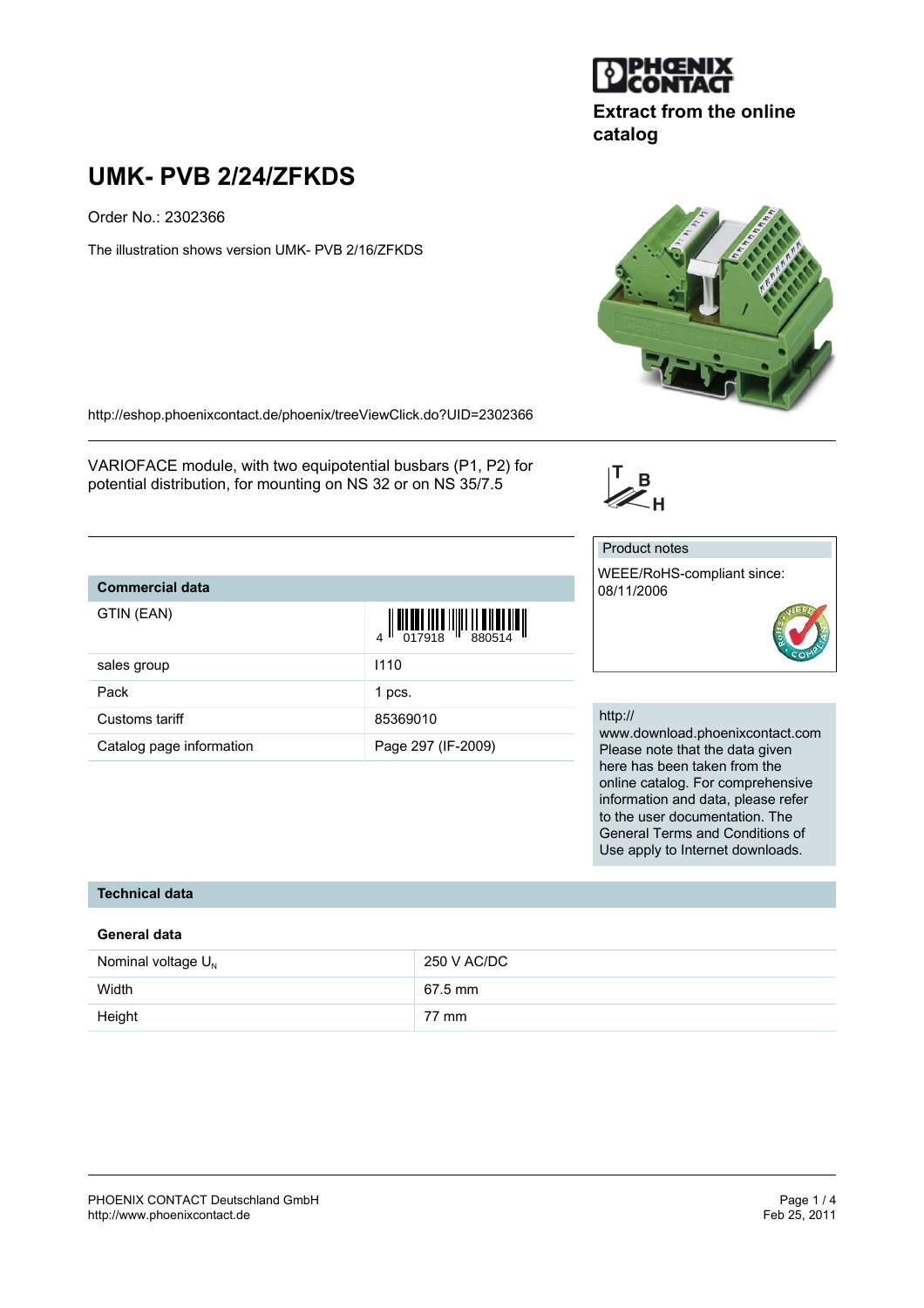| Depth                                   | $52 \text{ mm}$                         |
|-----------------------------------------|-----------------------------------------|
| Ambient temperature (operation)         | $-20 °C  50 °C$                         |
| Ambient temperature (storage/transport) | $-20 °C = 70 °C$                        |
| Mounting position                       | Any                                     |
| Name                                    | Air and creepage distances in a circuit |
| Standards/regulations                   | <b>DIN EN 50178</b>                     |
| Rated surge voltage / insulation        | 2.3 kV / basic insulation               |
| Rated insulation voltage                | 260 V AC                                |
| Pollution degree                        | $\overline{2}$                          |
| Surge voltage category                  | Ш                                       |

#### **Connection data, supply**

| Conductor cross section solid min.     | $0.2$ mm <sup>2</sup>  |
|----------------------------------------|------------------------|
| Conductor cross section solid max.     | $6 \text{ mm}^2$       |
| Conductor cross section stranded min.  | $0.2 \text{ mm}^2$     |
| Conductor cross section stranded max.  | $4 \text{ mm}^2$       |
| Conductor cross section AWG/kcmil min. | 24                     |
| Conductor cross section AWG/kcmil max  | 10                     |
| Type of connection                     | Spring-cage connection |
| Stripping length                       | 8 mm                   |

#### **Connection data, distribution**

| Conductor cross section solid min.     | $0.2 \text{ mm}^2$    |
|----------------------------------------|-----------------------|
| Conductor cross section solid max.     | $4 \text{ mm}^2$      |
| Conductor cross section stranded min.  | $0.2 \text{ mm}^2$    |
| Conductor cross section stranded max.  | $2.5$ mm <sup>2</sup> |
| Conductor cross section AWG/kcmil min. | 24                    |
| Conductor cross section AWG/kcmil max  | 12                    |
| Stripping length                       | 8 mm                  |
|                                        |                       |

# **Certificates / Approvals**

 $\mathbf{C}$  and  $\mathbf{C}$ 

Certification CUL, GOST, UL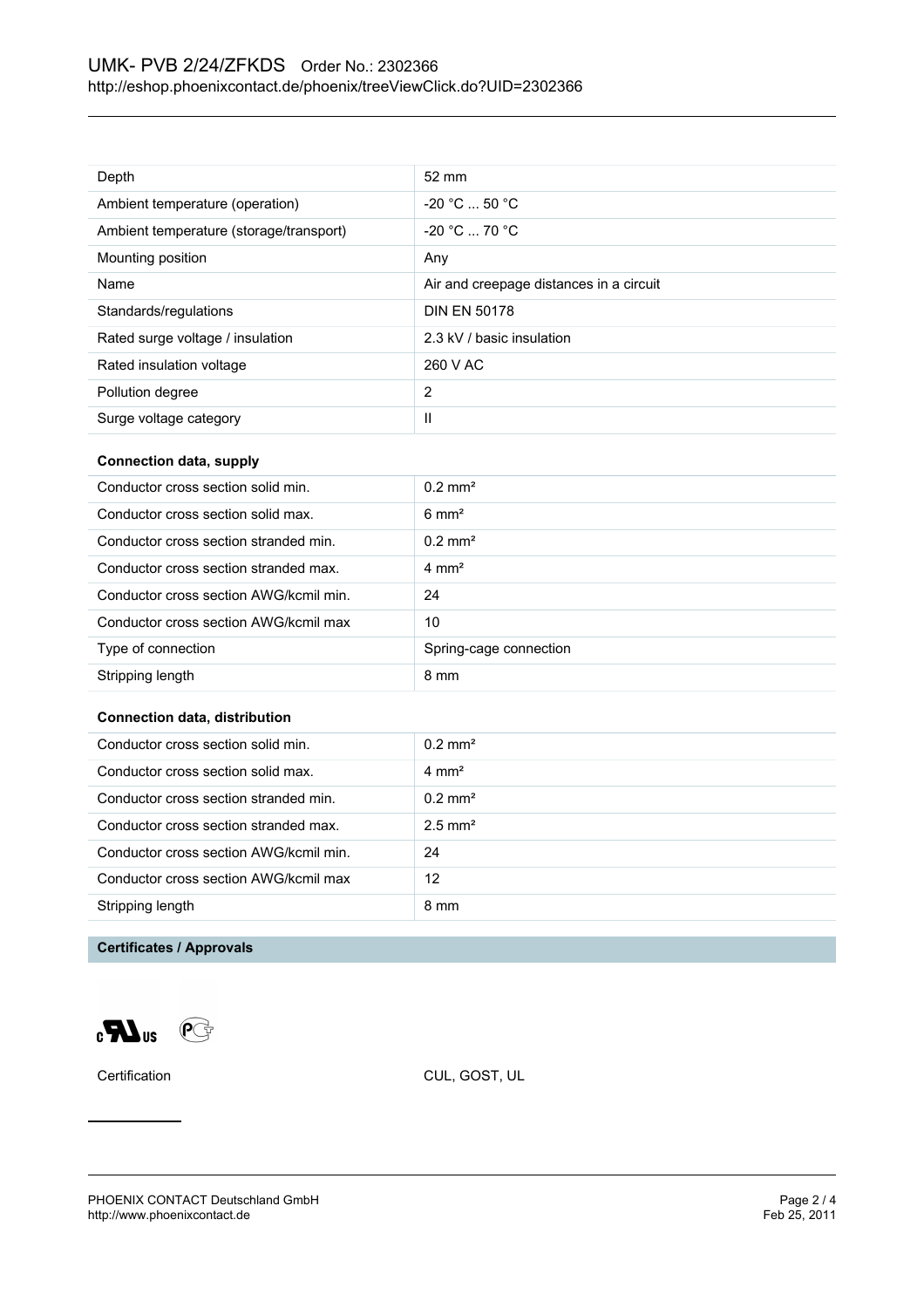| <b>Accessories</b> |               |                                                                                                                                                             |
|--------------------|---------------|-------------------------------------------------------------------------------------------------------------------------------------------------------------|
| Item               | Designation   | Description                                                                                                                                                 |
| <b>Tools</b>       |               |                                                                                                                                                             |
| 1204517            | SZF 1-0.6X3.5 | Actuation tool, for ST terminal blocks, also suitable for use as a<br>bladed screwdriver, size: 0.6 x 3.5 x 100 mm, 2-component grip,<br>with non-slip grip |
|                    |               |                                                                                                                                                             |

# **Diagrams/Drawings**

Circuit diagram